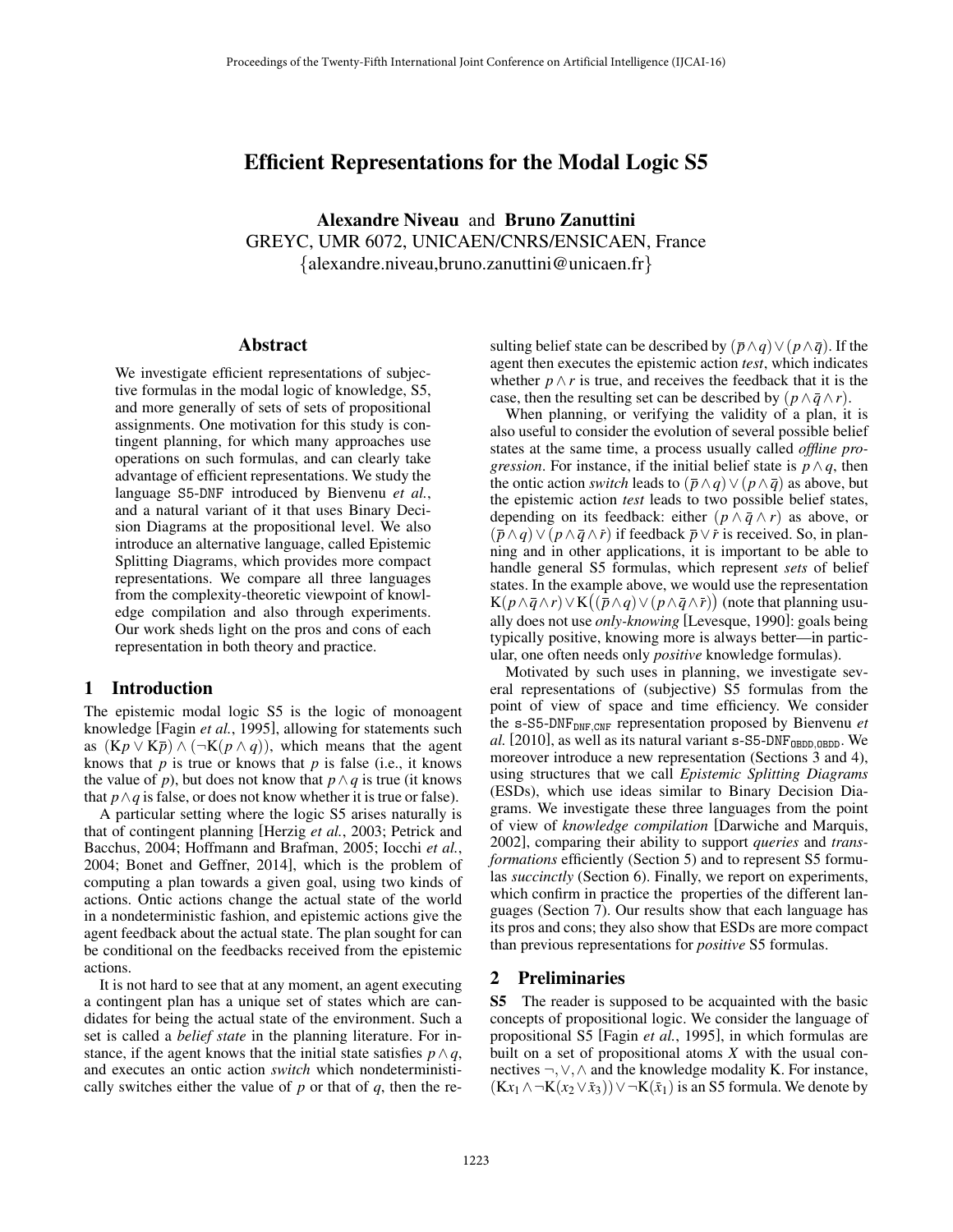$Var(\Phi)$  the set of propositional atoms mentioned in a formula  $\Phi$  (i.e.,  $\{x_1, x_2, x_3\}$  in the previous example). For space reasons, and motivated by the representations typically needed in planning, we restrict our study to *subjective* S5, in which one can express statements about the knowledge of agents, but not about the actual state of the world (even though our study could be rather directly extended to general S5 formulas). We thus only consider formulas in which all propositional atoms appear in the scope of K: e.g.,  $x_1 \wedge Kx_2$  is *not* a subjective formula. Since any S5 formula is equivalent to one without nested modalities, we use the following definition.

Definition 1. A *subjective S5 formula* over *X* is a Boolean combination, using  $\neg$ ,  $\vee$  and  $\wedge$ , of *epistemic atoms* of the form  $K\varphi$ , where each  $\varphi$  is a propositional formula over *X*.

We use uppercase (resp. lowercase) Greek letters  $\Phi, \Psi, \ldots$ (resp.  $\varphi, \psi, \ldots$ ) to denote S5 (resp. propositional) formulas. Due to the axiomatic of S5, subjective formulas are naturally interpreted over *structures*, which are simply nonempty subsets of  $2<sup>X</sup>$ , that is, nonempty sets of propositional assignments (we silently assume that structures are over the set of all propositional atoms under consideration). Intuitively, a structure represents a belief state, i.e., a set of assignments that the agent considers as candidates for being the actual state of the world; an S5 formula represents a set of such belief states.

A structure *M* is said to *satisfy* an epistemic atom  $K\varphi$  if all propositional assignments  $m \in M$  satisfy  $\varphi$  under the standard propositional semantics; *M* satisfies  $\Phi \wedge \Psi$  (resp.  $\Phi \vee \Psi$ ) if it satisfies  $\Phi$  and  $\Psi$  (resp.  $\Phi$  or  $\Psi$ ), and  $\neg \Phi$  if it does not satisfy  $\Phi$ . Note that *M* satisfies  $\neg K\phi$  if it contains at least one propositional countermodel of  $\varphi$  (intuitively, the agent does not know  $\phi$  if  $\phi$  is false in at least one state which may be the actual one), and that this is different from satisfying  $K\neg\varphi$ .

We write  $M \models \Phi$  if the structure M satisfies the subjective S5 formula  $\Phi$ ; it is a *model* of  $\Phi$ , and we denote by Mod( $\Phi$ ) the set of models of  $\Phi$ . When  $Mod(\Phi) = Mod(\Psi)$ ,  $\Phi$  and Y represent the same set of belief states; we call them *logically equivalent*, written  $\Phi \equiv \Psi$ . When  $Mod(\Phi) \subset Mod(\Psi)$ , we say that  $\Phi$  *entails*  $\Psi$ , written  $\Phi \models \Psi$ . A formula is *tautological* if all structures satisfy it. Notably useful in planning are *positive S5 formulas*, i.e., formulas equivalent to some  $\bigvee_i K \varphi_i$ ; it can be shown that those are exactly the formulas whose model set is closed by taking (nonempty) subsets.

Propositional languages A propositional formula (over *X*) is in the NNF (Negation Normal Form) language if it is a combination by  $\vee$  and  $\wedge$  of *propositional literals* of the form *x* or  $\bar{x}$  ( $x \in X$ ). Identical subformulas are shared in NNF formulas: they are not trees but rather directed acyclic graphs (DAGs), and the *size*  $|\varphi|$  of a formula  $\varphi$  is thus its number of nodes. A *term* (resp. *clause*) is a conjunction (resp. *disjunction*) of literals. A formula is in disjunctive (resp. conjunctive) normal form if it is a disjunction of terms (resp. a conjunction of clauses); the corresponding language is called DNF (resp. CNF). *Conditioning* a formula  $\varphi$  by a literal  $\ell$  is, intuitively, deciding on the value of the corresponding atom; it can be done syntactically by replacing every instance of  $\ell$  (resp.  $\bar{\ell}$ ) by  $\top$  (resp.  $\bot$ ). The result is denoted by  $\varphi|_{\ell}$ . We also write



Figure 1: An EBDD (left) and two ESDs. Dots are to right children of ite's and spl's, and leaves are duplicated only for clarity.

 $M|_{\ell}$  for the structure obtained from a structure *M* by keeping only the assignments satisfying  $\ell$ , then removing  $\ell$  from them.

A *Binary Decision Diagram* (BDD) is a constant or a formula of the form  $(x \wedge N) \vee (\overline{x} \wedge N')$ , where *N,N'* are BDDs; the latter is written ite $(x, N, N')$ . A BDD can be seen as a DAG over nodes labeled with atoms (e.g., on Figure 1, left, the DAG rooted at  $x_1$  is a BDD). A BDD is an *ordered* BDD (OBDD) if atoms are encountered at most once and in the same order along all paths from the root to a leaf. It is wellknown that any NNF  $\varphi$  can be represented as an OBDD (over any atom ordering), using the *Shannon expansion*.

S5-DNF Bienvenu *et al.* [2010] give the first study of effective representations for S5 formulas, notably introducing the following parameterized language:

**Definition 2.** Let  $L, L'$  be two (propositional) sublanguages of NNF; an S5 formula is in  $s$ -S5-DNF<sub>LI</sub>, if it is a disjunction of terms, each consisting of at most one *positive epistemic literal* K $\varphi$  and of an arbitrary number of *negative epistemic literals*  $\neg K \psi_i$ , where  $\varphi$  is in L and each  $\psi_i$  is in L'.

They study the properties of  $s$ -S5-DNF<sub>L,L</sub> $\theta$  in a general setting, in terms of the properties of L and L'; they also focus on a specific instantiation, s-S5-DNF<sub>DNF,CNF</sub> (we denote it by EDNF for short), which turns out to have good properties for the operations involved in planning. Another natural instantiation is s-S5-DNF<sub>OBDD</sub>, OBDD</sub> (denoted here by EBDD); Bienvenu *et al.* [2010] did not explicitly consider it, but most of their general results directly apply to it. Figure 1 (left) gives an EBDD for  $(K(x_1 \vee x_3) \wedge \neg K(\bar{x}_2 \vee x_3)) \vee (\neg K(\bar{x}_2 \vee x_3) \wedge K(x_2)).$ 

# 3 Epistemic Splitting Diagrams

We now introduce a new language, written ESD, for representing subjective S5 formulas. As pointed out by Bienvenu *et al.* [2010, Example 15], the Shannon expansion cannot be used for S5 formulas at the epistemic level, but we introduce the related notion of *splitting*. Intuitively, a split over a propositional atom *x* divides a structure *M* into  $M|_{x}$  and  $M|_{\bar{x}}$ . For instance, with  $M_1 = \{x_2x_3, \bar{x}_2\bar{x}_3\}$ and  $M_2 = \{x_2x_3\}$ , spl $(x_1, M_1, M_2)$  represents the structure  ${x_1x_2x_3, x_1\overline{x_2x_3, \overline{x_1x_2x_3}}$ . More generally, we allow splits to represent *sets* of structures of a specific form:  $\mathsf{spl}(x, \mathcal{M}, \mathcal{M}')$ represents the set  $\{spl(x, M, M') \mid M \in \mathcal{M}, M' \in \mathcal{M}'\}.$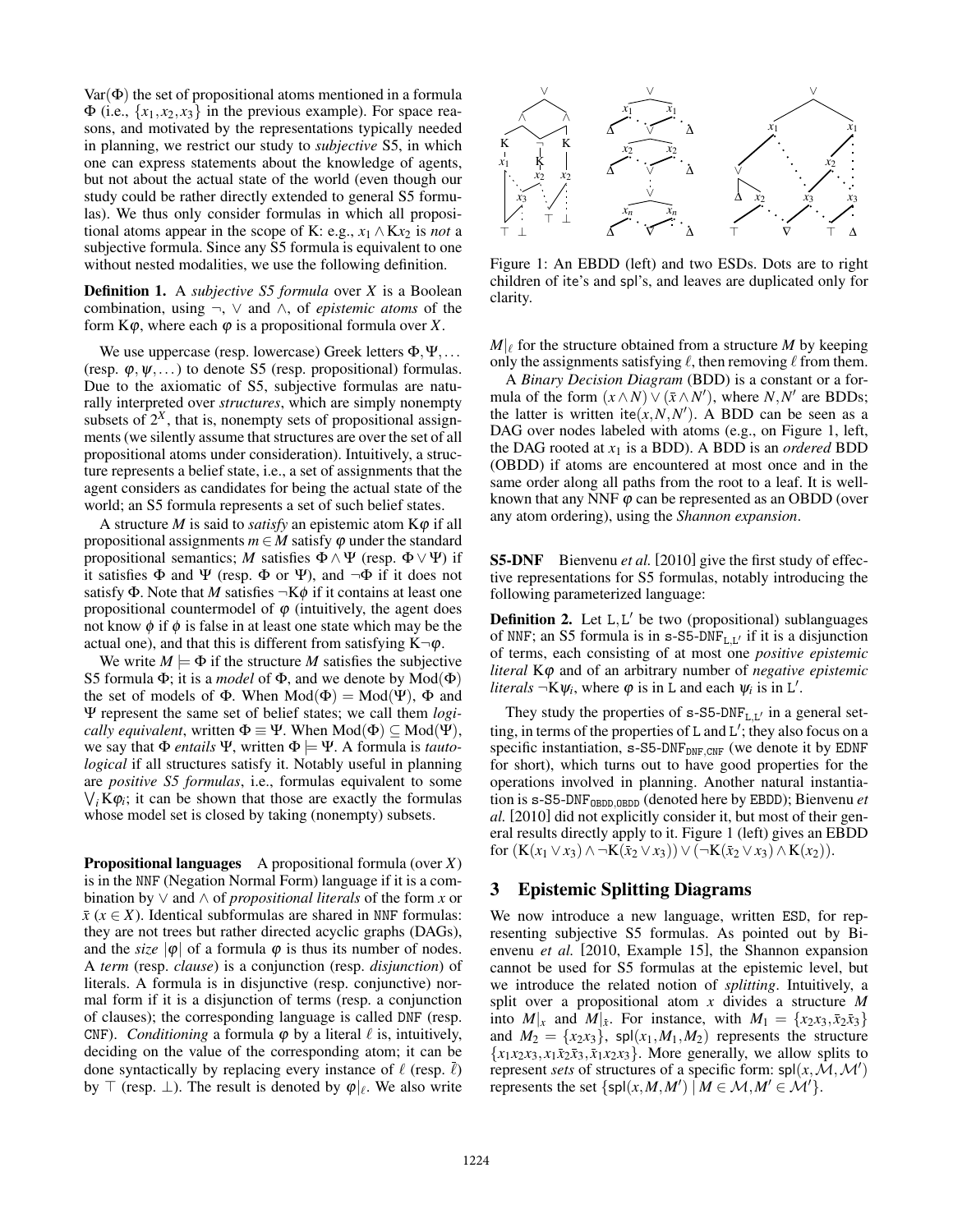As splits are not enough for obtaining a complete language, ESD also uses the  $\vee$  connective. Moreover, since the model set of an S5-formula contains structures, which are themselves sets, we have four constant formulas: the usual constants  $\perp$ and  $\top$ , which are satisfied by no structure and by all structures, respectively, and two new ones,  $\Delta$  and  $\nabla$ , respectively satisfied exactly by the empty structure, and by all nonempty structures. The two latter constants are notably used as children of splitting nodes; for instance, on Figure 1 (right), the ESD rooted at the bottom left  $x_2$  node is satisfied by all structures which contain an assignment satisfying  $\bar{x}_2$ . Formally:

Definition 3. The language ESD of *epistemic splitting diagrams* is defined inductively as follows:

- $\top$ ,  $\nabla$ ,  $\bot$ , and  $\Delta$  are ESDs;
- if  $\Phi_1$  and  $\Phi_2$  are ESDs, then spl $(x, \Phi_1, \Phi_2)$  is an ESD;
- if  $\Phi_1, \ldots, \Phi_n$  are ESDs, then  $\bigvee_{i=1}^n \Phi_i$  is an ESD.

A structure *M satisfies* an ESD  $\Phi$ , denoted by  $M \models \Phi$ , if either (i)  $\Phi$  is  $\nabla$  (resp.  $\Delta$ ) and *M* is not  $\varnothing$  (resp. is  $\varnothing$ ); or (ii)  $\Phi$  is  $\mathsf{spl}(x, \Phi_1, \Phi_2)$  and  $M|_x \models \Phi_1$  and  $M|_{\bar{x}} \models \Phi_2$  hold; or (iii)  $\Phi$ is  $\bigvee_{i=1}^{n} \Phi_i$  and *M* satisfies  $\Phi_i$  for at least one  $i \in \{1, ..., n\}$ . Additionally, *M* always satisfies  $\top$  and never satisfies  $\bot$ .

Recall that S5 formulas are interpreted over *nonempty* structures. However, for ease of exposition we allow the empty structure  $M_{\varnothing}$  as a model of some ESDs. This is harmless since  $\Phi \wedge \nabla$  has the same models as  $\Phi$  except for  $M_{\varnothing}$ , and can be computed efficiently (Proposition 14).

Figure 1 (right) gives an example of an ESD: the left child of its root is satisfied exactly by the structures *M* such that (i)  $M|_{x_1}$  is empty or contains an assignment satisfying  $\bar{x}_2$ , and (ii)  $M|_{\bar{x}_1}$  contains an assignment satisfying  $x_3$ . Remark that, like OBDDs, we view ESDs as DAGs, and we assume that identical subgraphs are systematically shared.

Definition 3 places no specific syntactic restriction on ESDs; it is however useful to consider *reduced* ESDs.

**Definition 4.** An ESD  $\Phi$  is said to be *reduced* if none of the following rules applies to it:

- simplify using  $(\perp \vee \Phi) \equiv \Phi$ ,  $(\top \vee \Phi) \equiv \top$ , spl $(x, \Delta, \Delta) \equiv$  $\Delta$ , spl(x, T, T)  $\equiv$  T, spl(x,  $\Phi$ ,  $\perp$ )  $\equiv$  spl(x,  $\perp$ ,  $\Phi$ )  $\equiv$   $\perp$ ;
- replace  $\mathsf{spl}(x, \Phi, \Psi_1) \vee \mathsf{spl}(x, \Phi, \Psi_2)$  by  $\mathsf{spl}(x, \Phi, \Psi_1 \vee$  $\Psi_2$ ), and dually when it is right children that match;
- remove duplicates among children of  $\vee$ -nodes, and flatten  $(\Phi_1 \vee \cdots \vee (\Psi_1 \vee \cdots \vee \Psi_k) \vee \cdots \vee \Phi_m)$  into  $(\Phi_1 \vee \cdots \vee$  $\Psi_1 \vee \cdots \vee \Psi_k \vee \cdots \vee \Phi_m$ ,  $\vee \{\Phi\}$  into  $\Phi$ , and  $\vee \varnothing$  into  $\perp$ ;
- replace  $(\Phi_1 \vee \cdots \vee \Delta \vee \cdots \vee \Phi_k)$  by  $(\Phi_1 \vee \cdots \vee \Phi_k)$  if some  $\Phi_i$  is satisfied by  $M_{\varnothing}$ ;
- replace  $(\Phi_1 \vee \cdots \vee \nabla \vee \cdots \vee \Phi_k)$  by  $\top$  if some  $\Phi_i$  is satisfied by  $M_{\emptyset}$  and by  $\nabla$  otherwise.

It is easily seen that all these rules preserve logical equivalence, and can be enforced in linear time. Another important property (obtained by a simple structural induction), is that the only reduced ESD equivalent to  $\perp$  (resp. to  $\Delta$ ) is  $\perp$  itself (resp.  $\Delta$  itself). Contrastingly, as is the case for EDNF and EBDD, there are several reduced ESDs equivalent to  $\top$  or  $\nabla$ . For instance (abusing notation), spl $(x, Ky, \Delta)$ 

 $spl(x, \top, \nabla) \vee spl(x, \neg Ky, \top)$  is reduced but logically equivalent to  $K(x \wedge y) \vee \neg Kx \vee \neg K(\overline{x} \vee y)$ , which is tautological.

As for OBDD, we can impose ESDs to be *ordered*. Given a total ordering *<* on *X*, an ESD is said to be *<*-ordered if the propositional atoms appear in (strict) increasing order wrt *<* along each path from the root to a leaf.

In this paper, we only consider reduced ordered ESDs. We write ESD for the language consisting of all ESDs which are reduced and ordered (leaving *<* implicit). For instance, the ESDs on Figure 1 are reduced, and ordered wrt  $x_1 < \cdots < x_n$ .

ESDs share many features with OBDDs. An important difference is in the status of *stuttering* nodes. A node ite $(x, \varphi, \varphi)$ can be eliminated from an OBDD (and replaced by  $\varphi$ ), but the same is not true for ESDs: in general, we have  $spl(x, \Phi, \Phi) \not\models$  $\Phi$ . For instance, with  $\Phi \equiv K_y \vee K_y$ , we have that  $M = \{xy, \overline{x}\overline{y}\}$ satisfies  $\text{spl}(x, \Phi, \Phi)$  (since  $M|_x = \{y\}$  satisfies Ky and hence  $\Phi$ , and  $M|_{\bar{x}} = {\bar{y}}$  satisfies Ky and hence  $\Phi$ ), but *M* does not satisfy  $\Phi$  (since in *M* both *y* and  $\bar{y}$  are possible). Due to this, in order to be efficient, some transformations require that (reduced, ordered) ESDs have a specific form.

**Definition 5.** Let  $\lt$  be a total order on *X*, with  $x_1 \lt \cdots \lt x_n$ . An ESD  $\Phi$  is said to be *explicitly* < *-ordered* if it is < -ordered and for each path *P* from the root to a leaf, the set of atoms appearing along *P* is  $\{x_1, x_2, \ldots, x_i\}$  for some  $i \in \{1, \ldots, n\}$ .

For instance, on the ESD of Figure 1 (right), the third path from the left,  $(\vee, x_1, \vee, x_2, \nabla)$ , is explicitly ordered with respect to  $x_1 < x_2 < x_3$ , but the fourth one,  $(\vee, x_1, x_3, \nabla)$ , is not (*x*<sup>2</sup> is missing). Hence the ESD is *not* explicitly ordered.

In the rest of the paper, we always consider OBDDs and ESDs ordered over the same (implicit) atom ordering. Unless specified, we do *not* require the ESDs to be *explicitly* ordered.

## 4 Compiling Epistemic Atoms into ESDs

Arguably, it is natural to specify formulas such as goals, initial states, etc., in the form of S5 logical formulas. Manipulating ESDs thus requires to first *compile* [Marquis, 2015] standard epistemic representations into the ESD language. We show in this section how to compile epistemic *atoms* as ESDs; Section 5 will show how to combine them using connectives.

Since compiling propositional formulas into OBDD is a well-studied problem [Bryant, 1992; Meinel and Theobald, 1998; Huang and Darwiche, 2005], we assume that epistemic atoms are in the form  $K\varphi$ , where  $\varphi$  is an OBDD over the atom ordering that we want for the ESD. Building  $\varphi$  is hard, but once it is done,  $K\varphi$  can be obtained very efficiently:

Proposition 6. *Given a formula*  $\varphi$  *in* OBDD, *one can build in linear (resp. quadratic) time an ordered ESD (resp. an explicitly ordered ESD) logically equivalent to*  $K\varphi \lor \Delta$  *or to*  $\neg K\varphi$ .

*Proof.* Let us build an ESD  $\Phi$  from  $\varphi$  by replacing the  $\perp$ leaf by  $\Delta$  and each node ite(*x*,  $\phi_1$ ,  $\phi_2$ ) by spl(*x*,  $\Phi_1$ ,  $\Phi_2$ ), with  $\Phi_1, \Phi_2$  obtained recursively from  $\phi_1, \phi_2$ . Then we can show by induction that  $\Phi$  is equivalent to  $K\varphi \vee \Delta$  because (i) by replacing  $\perp$  by  $\Delta$  we prevent any countermodel of  $\varphi$  to be in a satisfying structure, and (ii) by keeping the  $\top$  leaf we allow any model of  $\varphi$  to be or not to be in a satisfying structure. The result follows from  $M \models K\varphi \lor \Delta \Leftrightarrow M \subseteq Mod(\varphi)$ .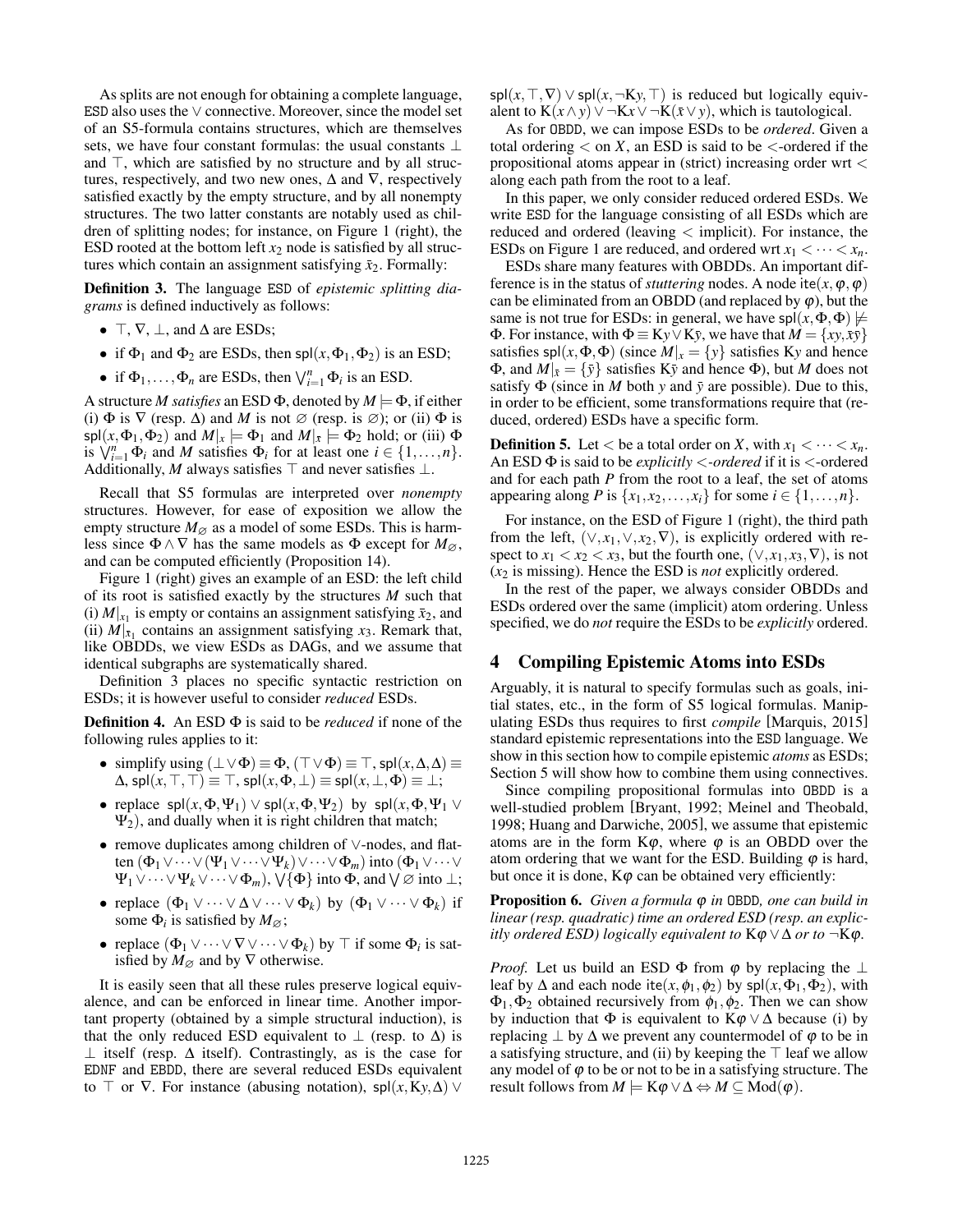| Ouery           | ESD<br><b>EBDD</b><br><b>EDNF</b>         | Transf.          | <b>ESD</b>      | <b>EBDD</b>                                   | <b>EDNF</b>          |
|-----------------|-------------------------------------------|------------------|-----------------|-----------------------------------------------|----------------------|
| $_{\rm CO}$     | $\sqrt{9}$ $\sqrt{[B19]}$ $\sqrt{[B19]}$  | vС               | $\sqrt{13}$     | $\sqrt{ \text{B20} }$ $\sqrt{ \text{B20} }$   |                      |
| VA. IM          | $\circ$ [11] $\circ$ [B18] $\circ$ [B18]  | $\wedge$ BC      | $\sqrt{E}$ [14] | $\sqrt{ \text{B20} }$ $\sqrt{ \text{B20} }$   |                      |
| EO.SE           | $\circ$ [11] $\circ$ [B18] $\circ$ [B18]  | $\wedge {\bf C}$ | $\bullet$ [13]  | • $[B20]$ • $[B20]$                           |                      |
| MC <sub>e</sub> | $\sqrt{9}$<br>$\sqrt{9}$<br>$\sqrt{9}$    | $\neg$ C         | $\bullet$ [13]  | • [B20] • [B20]                               |                      |
| $BCE_{BDD}$     | $\sqrt{F}$ [12] $\sqrt{12}$ ]             | FО               | $\bullet$ [15]  |                                               | • [B21] $\sqrt{B21}$ |
| $MX_e$          | $\sqrt{10}$<br>$\sqrt{10}$<br>$\sqrt{10}$ | <b>SFO</b>       |                 | $\sqrt{E}$ [15] $\sqrt{ B21 }$ $\sqrt{ B21 }$ |                      |

Table 1: Complexity of operations; names come from Bienvenu et al. [2010] and the KC literature. Symbols  $\sqrt{}$ , •,  $\circ$ resp. mean "polytime", "not polytime", and "not polytime if  $P \neq NP$ ";  $\sqrt{E}$  means "polytime if the formula is explicitly ordered, otherwise unknown". Brackets refer to propositions here or in Bienvenu et al. [2010].

For  $\neg K\varphi$ , we build an ESD  $\Psi$  from  $\varphi$  by replacing  $\perp$  by  $\nabla$ ,  $\nabla$  by  $\perp$ , and each node ite(*x*,  $\phi$ <sub>1</sub>, $\phi$ <sub>2</sub>) by spl(*x*,  $\Psi$ <sub>1</sub>,  $\nabla$ )  $\vee$  $\text{spl}(x, \top, \Psi_2)$ , with  $\Psi_1, \Psi_2$  obtained recursively. An easy induction shows that a structure  $M$  satisfies  $\Psi$  exactly if it contains at least one countermodel of  $\varphi$ , hence  $\Psi \equiv \neg K\varphi$ .

Observe that both constructions do not require  $\varphi$  to be a reduced OBDD. Hence, the resulting ESD is explicitly ordered if  $\varphi$  is first made explicitly ordered, by recursively replacing all nodes ite( $x_i$ ,  $\psi$ , ·), where  $\psi =$  ite( $x_k$ ,  $\varphi_1$ ,  $\varphi_2$ ), by ite $(x_i, \text{ite}(x_i, \psi, \psi), \cdot)$ , as long as there is a *j* such that  $x_i < x_j < x_k$  holds (and dually for the other child). This clearly increases the size of  $\omega$  by a factor  $|\nabla a r(\omega)|$  at most increases the size of  $\varphi$  by a factor  $|Var(\varphi)|$  at most.

Moreover, an interesting feature of ESDs is that they can efficiently represent "only-know" atoms. Recall that  $O\varphi$  is satisfied by a single structure, namely  $Mod(\varphi)$ : the agent knows  $\varphi$ , but does not know more [Levesque, 1990]. Mixing K and O modalities requires specific inference rules, while representing  $O\varphi$  using K modalities requires the conjunction  $K\varphi \wedge \bigwedge_{m\neq\varphi} \neg K \neg m$  (in general, exponentially long). So the ability to represent  $O\varphi$  naturally is unique to ESD.

Proposition 7. *Given an OBDD*  $\varphi$ *, one can build an explicitly ordered ESD logically equivalent to*  $O\varphi$  *in quadratic time.* 

*Proof.* We first make  $\varphi$  fully explicit: for each path in  $\varphi$ , we proceed as in Proposition 6, but also until the leaves are reached (e.g., we recursively replace ite $(x_i, \top, \cdot)$  by ite( $x_i$ , ite( $x_j$ ,  $\top$ ,  $\top$ ),  $\cdot$ )). Then we replace  $\bot$  by  $\Delta$ ,  $\top$  by  $\nabla$ , and each ite(*x*,  $\phi_1$ ,  $\phi_2$ ) by spl(*x*,  $\Phi_1$ ,  $\Phi_2$ ), with  $\Phi_1$ ,  $\Phi_2$  obtained recursively. The resulting ESD is satisfied exactly by  $Mod(\varphi)$ because  $\Delta$  prevents the countermodels of  $\varphi$  to be in a satisfying structure, and  $\nabla$  forces its models to be in.  $\Box$ 

Observing that any formula  $\Phi$  is equivalent to  $\bigvee_{M \in \Phi} \Theta \varphi_M$ , where  $\varphi_M$  is an OBDD with Mod( $\varphi$ ) = *M*, we easily deduce:

Proposition 8. ESD *is complete for subjective S5: for any subjective S5 formula*  $\Phi$ *, there exists an ESD*  $\Psi$  *with*  $\Psi \equiv \Phi$ *.* 

#### 5 Queries and Transformations

With EDNF, EBDD, and ESD, we have three available languages for representing subjective S5 formulas. Before comparing their ability to represent formulas compactly (Section 6), we study how efficiently they support *queries* (i.e., reasoning tasks) and *transformations*; this is summarized in Table 1 to allow for easy comparison. Most results for EDNF and EBDD come from Bienvenu *et al.* [2010], hence we focus on ESD. The first result is easy, so we omit the proof (simply recall from Section 3 that  $\perp$  and  $\Delta$  have unique reduced ESDs).

Proposition 9. *Given a formula*  $\Phi$  *in either* EDNF, EBDD *or* ESD, it can be decided in polynomial time whether  $\Phi$  is sat*isfiable, and whether it is satisfied by a structure M given in extension (i.e., as a set of propositional assignments).*

Proposition 10. *Given a satisfiable formula in* EDNF*,* EBDD*, or* ESD*, a structure satisfying it can be computed in polytime (in particular, a polysize model always exists).*

*Proof.* For EDNF (resp. EBDD), we choose a satisfiable term  $K\varphi \wedge \bigwedge_i \neg K\psi_i$ , and we build *M* by taking one model of  $\varphi \wedge$  $\neg \psi_i$  for each *i*, which is polytime since  $\varphi$  is in DNF and  $\psi_i$  in CNF (resp. since both are OBDDs). For ESD, at each subnode we select a satisfiable child, and at each node spl $(x, \Phi_1, \Phi_2)$ , we build M from M|<sub>x</sub> and M|<sub>x</sub>, obtained recursively. we build *M* from  $M|_x$  and  $M|_{\bar{x}}$ , obtained recursively.

We now turn to validity and entailment checking:

Proposition 11. *Given a formula*  $\Phi$  *in* ESD, *it is* coNP-hard *to decide whether*  $\Phi$  *is tautological, and to decide whether*  $K\psi \models \Phi$  *holds for*  $\psi$  *in* NNF *or* OBDD.

*Proof.* Let  $\phi = \bigwedge_{i \in I} c_i$  be a propositional CNF, where each *c<sub>i</sub>* is a clause, and let  $\Phi$  be the ESD  $\Delta \vee \bigvee_{i \in I} \Phi_i$ , where  $\Phi_i$  is equivalent to  $\neg Kc_i$ . Since  $\Phi$  can be built in polytime (Prop. 6), and it can be shown that  $\Phi$  is tautological if and only if  $\phi$  is unsatisfiable, we get the first statement. For the second one, remark that  $\Phi$  is tautological if and only if K $\top$  entails  $\Phi$ .  $\Box$ 

Proposition 12. *For any fixed k, given an explicitly ordered ESD*  $\Phi$  *and a disjunction*  $\Psi$  *of at most k atoms*  $K\varphi_i$  *or*  $\neg K\varphi_i$ *, where all*  $\varphi_i$ *'s are OBDDs, it is polytime to decide*  $\Phi \models \Psi$ *.* 

*Proof.* Since it is polytime to compute the negation of the atoms in  $\Psi$  (Prop. 6), and since bounded conjunction and satisfiability are polytime on ESD (Prop. 14, 9), we can decide efficiently whether  $\Phi \wedge \neg \Psi$  is unsatisfiable.  $\Box$ 

However, we conjecture that *unbounded* clausal entailment (CE) is hard on ESD. Note that EBDD supports bounded CE (similar proof as Prop. 12); EDNF supports unbounded CE for another representation of atoms [Bienvenu *et al.*, 2010].

We finally consider combinations and transformations.

**Proposition 13.** *Given k ESDs*  $\Phi_1, \ldots, \Phi_k$ *, an ESD equivalent to*  $\bigvee_{i=1}^{k} \Phi_i$  *can be computed in linear time, but an ESD of size polynomial in*  $\sum_{i=1}^{k} |\Phi_i|$  *and equivalent to*  $\bigwedge_{i=1}^{k} \Phi_i$  *does not always exist. Also, given an ESD* F*, an ESD equivalent to ¬*F *and of size polynomial in |*F*| does not always exist.*

*Proof sketch.* This is clear for disjunction: ESD allows the  $\vee$ connective. For conjunction, let  $\Phi_i$  be an ESD equivalent to  $K(x_i = y_i) \vee K(x_i \neq y_i)$ . Clearly,  $\sum_{i=1}^{k} |\Phi_i|$  is linear in *k*; yet it can be shown that the smallest ESD equivalent to  $\bigwedge_{i=1}^k \Phi_i$  has size exponential in *k*. Finally, since  $\bigwedge_{i=1}^{k} \Phi_i \equiv \neg \bigvee_{i=1}^{k} \neg \Phi_i$ , if negation were polysize, conjunction also would.

However, bounded conjunction can be computed efficiently on ESDs that are *explicitly ordered*: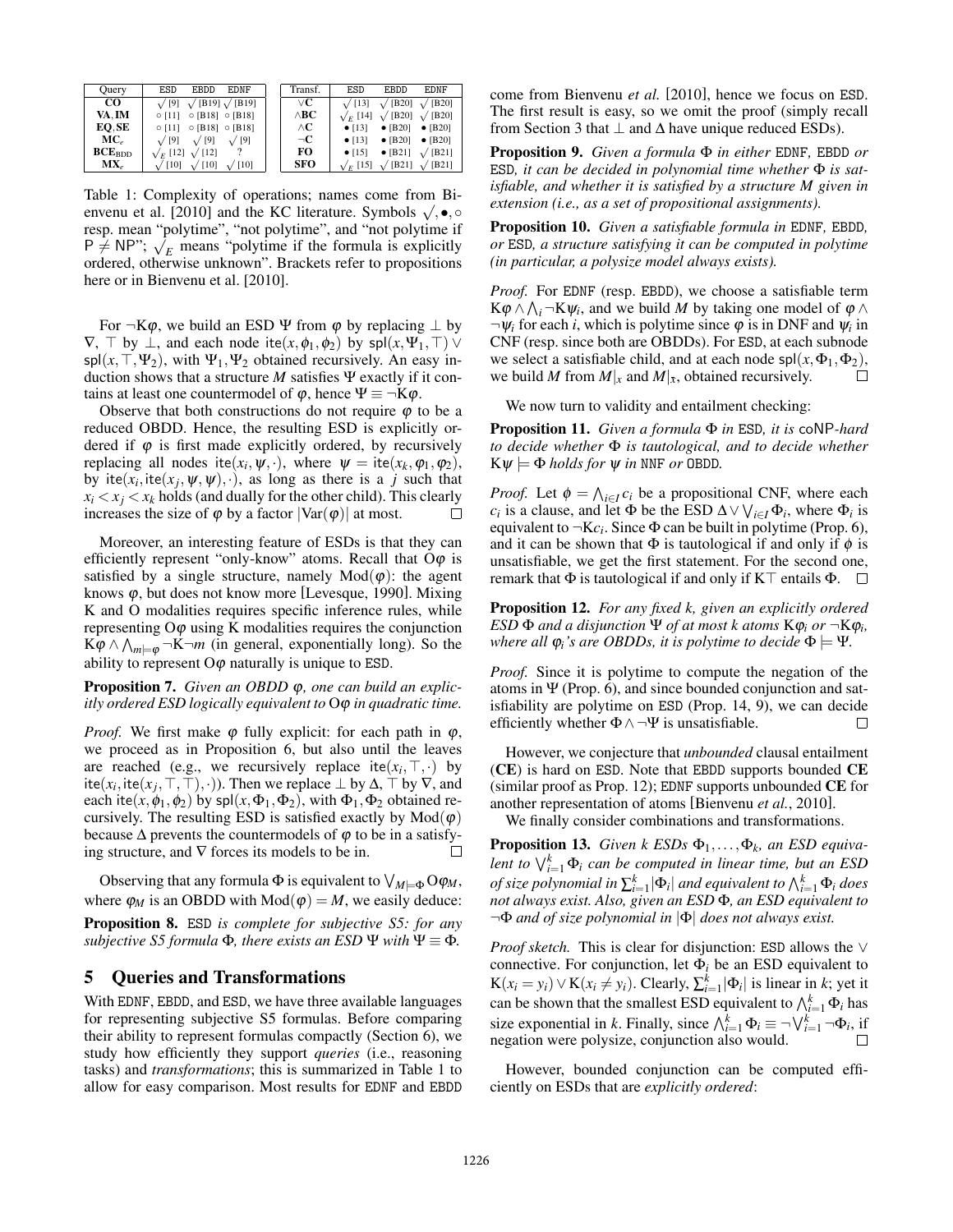**Proposition 14.** *Given two explicitly ordered ESDs*  $\Phi_1, \Phi_2$ *, an explicitly ordered ESD for*  $\Phi_1 \wedge \Phi_2$  *can be computed in quadratic time.*

*Proof sketch.* One can design an algorithm akin to "*apply*" on OBDDs [Bryant, 1986], relying on rules (i)  $(\Psi_1 \vee \Psi_2) \wedge \Psi \equiv$  $(\Psi_1 \wedge \Psi) \vee (\Psi_2 \wedge \Psi)$  and (ii) spl(*x*,  $\Psi_1, \Psi_2 \wedge \Psi_1$  /spl(*x*,  $\Psi_3, \Psi_4$ )  $\equiv$  $\text{spl}(x, \Psi_1 \land \Psi_3, \Psi_2 \land \Psi_4)$  (explicit ordering guarantees that the current split atom is the same). current split atom is the same).

We finally consider *forgetting*. Given a variable *x* and a structure *M*, Fo $(x, M)$  is defined to be the structure  $M|_x \cup M|_{\bar{x}}$ . For a subjective formula  $\Phi$ , Fo(x,  $\Phi$ ) is any formula  $\Psi$  satisfying  $Mod(\Psi) = {Fo(x, M) | M \in Mod(\Phi)}$ ; this is naturally extended to forgetting *sets* of variables. Forgetting turns out to be polytime for explicitly ordered ESD, but only when restricted to a *bounded* number of variables.

Proposition 15. *Given an explicitly ordered ESD*  $\Phi$  *and a propositional variable x, an ESD for*  $Fo(x, \Phi)$  *can be computed in polytime. However, given a* set *Y of variables, it is not guaranteed that there is a polysize ESD for*  $\text{Fo}(Y, \Phi)$ *.* 

*Proof.* Clearly, forgetting distributes over  $\vee$ . Now let  $\Phi =$ spl(y, $\Phi_1$ , $\Phi_2$ ). If  $x > y$ , then spl(y, Fo(x, $\Phi_1$ ), Fo(x, $\Phi_2$ )) is appropriate, and  $x < y$  cannot occur because  $\Phi$  is explicitly ordered, so let  $\Phi = \text{spl}(x, \Phi_1, \Phi_2)$ . It follows from the definitions that Fo $(x, \Phi)$  is equivalent to  $\Psi = \Phi_1 \otimes \Phi_2$  defined by  $Mod(\Psi) = \{M_1 \cup M_2 \mid M_1 \models \Phi_1, M_2 \models \Phi_2\}$ . Finally, it can be shown that binary  $\otimes$  can be applied efficiently on explicitly ordered ESDs, using an algorithm similar to the one sketched above for binary  $\wedge$ . Now the negative result can be lifted from **OBDD, by considering the case**  $Fo(Y, K\varphi) \equiv K(Fo(Y, \varphi))$ **.** 

#### 6 Succinctness

We now turn to the comparison of the three languages with respect to their ability to represent S5 formulas compactly.

**Definition 16.** A language  $L_1$  is *at least as succinct* as another language  $L_2$ , denoted by  $L_1 \leq_s L_2$ , if and only if there exists a polynomial *P* verifying that for any formula  $\Phi_2$  in  $L_2$ , there exists an equivalent  $\Phi_1$  in L<sub>1</sub> such that  $|\Phi_1| \leq P(|\Phi_2|)$ .

The succinctness relation is a preorder; we write  $L_1 \gtrless_S L_2$  if both  $L_1 \nleq_s L_2$  and  $L_1 \nleq_s L_2$  hold, that is, if the two languages are incomparable with respect to succinctness. The following proposition shows that it is the case for two pairs of our three languages when restricted to positive epistemic formulas (we denote by  $L^+$  the language L restricted to positive formulas).

**Proposition 17.** EDNF<sup>+</sup>  $\geq$ <sub>*s*</sub> EBDD<sup>+</sup> *and* EDNF<sup>+</sup>  $\geq$ <sub>*s*</sub> ESD<sup>+</sup> *hold.* 

*Proof.* We first show EBDD<sup>+</sup>  $\leq$ <sub>*s*</sub> EDNF<sup>+</sup>. Let  $(\varphi_n)_n$  be a family of DNFs such that for no polynomial *P* does there exist a family of OBDDs  $(\psi_n)_n$  with  $\forall n, \psi_n \equiv \varphi_n$  and  $|\psi_n| \leq P(|\phi_n|)$ (such a family exists since OBDD  $\geq s$  DNF, see Darwiche and Marquis [2002]). Consider the family  $(K\varphi_n)_n$  of formulas in  $EDNF<sup>+</sup>$  (actually, of epistemic atoms). It can be shown that the smallest representations of  $K\varphi_n$  in EBDD are of the form  $K\psi_n$ for some OBDD  $\psi_n \equiv \varphi_n$ . Since by assumption such  $\psi_n$  is exponentially larger than  $\varphi_n$ , we indeed get EBDD<sup>+</sup>  $\leq$ <sub>s</sub> EDNF<sup>+</sup>.

We can show EDNF<sup>+</sup>  $\leq$ <sub>s</sub> EBDD<sup>+</sup> similarly, using OBDDs which have no equivalent polysize DNFs. Now, for ESD, using the construction of Prop. 6 we can show that a smallest ESD for  $K\varphi$  ( $\varphi \in$  OBDD) has essentially the same size as  $\varphi$ , hence the proof of EDNF<sup>+</sup>  $\gtrless$ <sub>*s*</sub> EBDD<sup>+</sup> works for EDNF<sup>+</sup>  $\gtrless$ <sub>*s*</sub> ESD<sup>+</sup>.  $\Box$ 

As a corollary, we get  $ESD \not\geq s$  EDNF (since if any ESD could be turned into a polysize EDNF, it would be the case in particular for positive formulas, and conversely), and we recover EBDD  $\geq$ <sub>s</sub> EDNF [Bienvenu *et al.*, 2010, Prop. 17].

We are thus left with comparing ESD and EBDD. We show that they are incomparable in general, but that ESD is strictly more succinct on positive formulas.

**Proposition 18.** *It holds that*  $ESD \nleq_S EBDD$ .

*Proof sketch.* Let  $\Phi$  be the EBDD  $\bigwedge_{i=1}^{n} \neg K(\varphi_i)$ , with  $\varphi_i$  and OBDD for  $x \leftrightarrow x_i$ , and assume  $\forall i, x < x_i$ . The smallest ESD equivalent to  $\Phi$  is  $\bigvee_{I \subseteq \{1,\ldots,n\}} \text{spl}(x, \bigwedge_{i \in I} \neg K\bar{x}_i, \bigwedge_{i \notin I} \neg Kx_i)$  (not proven here for space reasons), which is exponentially larger than  $\Phi$  $\Box$ 

**Proposition 19.** ESD<sup>+</sup> *is strictly more succinct than* EBDD<sup>+</sup> *(and, as a corollary, it holds that* EBDD  $\geq$ <sub>*s*</sub> ESD*)*.

*Proof.* A formula in EBDD<sup>+</sup> is simply a disjunction of positive atoms  $K\phi_i$ , with each  $\phi_i$  an OBDD. From Proposition 6 and the fact that  $\vee$  is a connective in ESD, we get  $ESD^+ \leq_s EBDD^+$ .

Now consider the family of formulas  $(\Phi_n)_n$ , with  $\Phi_n =$  $\bigwedge_{i=1}^{n} (Kx_i \vee K\overline{x}_i)$ . It can be seen that the only EBDD equivalent to  $\Phi_n$  is  $\bigvee_t (Kt)$ , where *t* ranges over all  $2^n$  terms on  $x_1, \ldots, x_n$  (represented as OBDDs). Now, it can also be seen that the ESD of Figure 1 (middle) is equivalent to  $\Phi_n$  and has size linear in *n*; hence  $ESD^+ \geq_s EBDD^+$ . This in turn entails ESD  $\geq$ <sub>s</sub> EBDD, and EBDD  $\geq$ <sub>s</sub> ESD with Proposition 18.  $\Box$ 

Interestingly, note that representing in  $s$ -S5-DNF<sub>L,L<sup>1</sup></sub> the family  $(\Phi_n)_n$  used in the previous proof requires exponential space for any choice of  $L, L'$ , since the proof works at the epistemic level. This shows that even the language built as the union of all s-S5-DNF<sub>L,L'</sub> languages (over all languages L,L<sup>'</sup>) is not at least as succinct as ESD for representing positive epistemic formulas. This spatial efficiency of ESD does not hold only for positive epistemic formulas: as seen in the previous section, ESD can succinctly represent atoms of the form  $\mathcal{O}\varphi$ , while s-S5-DNF<sub>L,L'</sub> cannot (whatever L,L<sup>'</sup>). This gives an example of formulas which are *not* positive and on which ESD is more succinct than  $s$ -S5-DNF<sub>L,L'</sub> as a whole.

Finally, the following result intuitively shows that while transforming a positive ESD into an equivalent EBDD can require exponential space, it is not actually *difficult*.

Proposition 20. *There exist a polynomial P and an algorithm transforming any formula*  $\Phi$  *in* ESD<sup>+</sup> *into the (unique) equivalent formula*  $\Psi$  *in* EBDD<sup>+</sup> *in time bounded by P*( $|\Phi|$ *,* $|\Psi|$ *)*.

*Proof.* The algorithm simply consists in "pushing the disjunctions upwards" in the ESD, i.e., replacing bottom-up each node  $\text{spl}(x, \Phi_1 \vee \Phi_2, \Phi_3)$  by  $\text{spl}(x, \Phi_1, \Phi_3) \vee \text{spl}(x, \Phi_2, \Phi_3)$ (and symmetrically for disjunctions in the other child). Clearly, this process converges to an equivalent ESD which is structurally equal to  $\Psi$ . Since the size of the ESD only increases at each step, the process is output-polynomial. П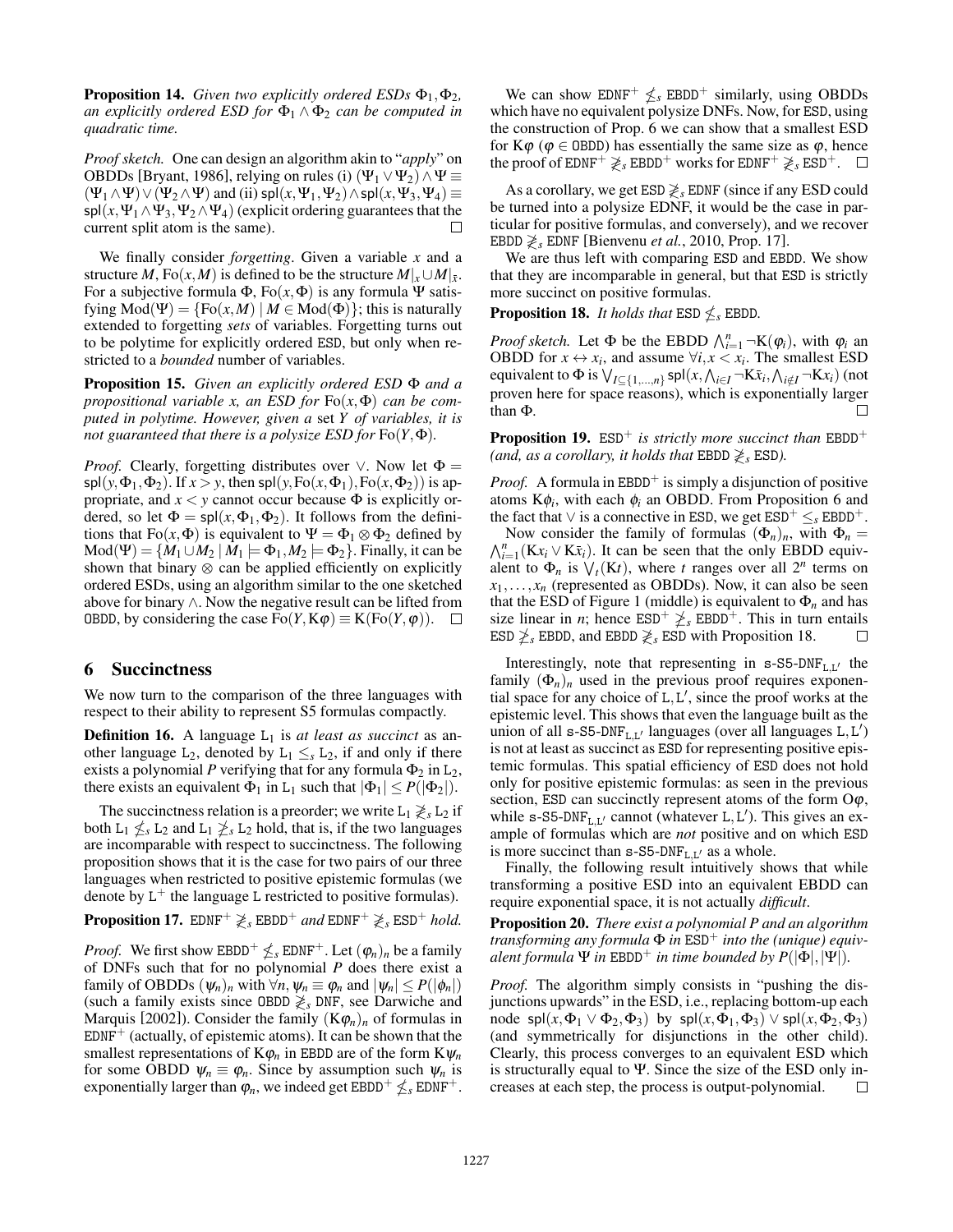

Figure 2: Results for positive feedbacks. From left to right: size for  $n = 15$ ; size for  $n = 30$ ; time for  $n = 15$ ; time for  $n = 30$ . Each curve corresponds to a pair language/term size. We do not report time for EDNF with  $t = 7$ , which was very bad.

This gives an interesting perspective about the relation between the two languages: while  $EBDD<sup>+</sup>$  can support queries that  $ESD<sup>+</sup>$  does not support, this proposition guarantees that  $ESD^+$  will only perform polynomially worse than  $EBDD^+$  on these queries. All in all, positive formulas are generally more compact in ESD, and in the worst case we can always "uncompress" the formula and fall back on EBDD.

#### 7 Experiments

To investigate the languages in practice, we ran experiments on randomly drawn scenarios inspired from planning. Our first set of experiments focused on positive formulas, by running *offline progressions* of belief states by actions  $test(\varphi_i)$ . For each run, we drew *m* actions of the form  $test(\varphi_i)$  (*i* =  $1, \ldots, m$ , with  $\varphi_i$  a random (uniform, satisfiable) term of a given size *t*. Then, starting from  $\Phi_0 = \top$ , we iteratively computed the belief state  $\Phi_i$ ,  $i = 1, \ldots, m$ , by progressing  $\Phi_{i-1}$ through *test*( $\varphi_i$ ), that is, by computing  $\Phi_{i-1} \wedge (K\varphi_i \vee K \neg \varphi_i)$ . For instance, with  $t = 3$ , a possible term was  $x_4 \wedge \bar{x}_1 \wedge x_2$ , yielding progression by  $K(x_4 \wedge \bar{x}_1 \wedge x_2) \vee K(\bar{x}_4 \vee x_1 \vee \bar{x}_2).$ 

We ran experiments with a moderate and a larger number of variables ( $n = 15$  and  $n = 30$ ; recall that there are  $2^{2^n}$  structures over *n* atoms!) with term sizes  $t = 1, 3, 7$ , and numbers of actions  $m = 1, \ldots, 18$ . For each tuple  $(n, t, m)$ , we averaged the results over 100 runs. Figure 2 plots the size of the final belief state  $\Phi_m$ , and the time taken for computing it iteratively from  $\Phi_0$ . It can be seen that ESD provides the most compact representations, especially for small terms: as terms get larger (e.g.,  $t = 7$ ), feedbacks  $K\varphi_i$  are most constrained and the set of belief states shrinks, masking the differences between ESDs and EBDDs. On the other hand, it can be seen that in practice, EDNF does *not* provide compact representations. For running time, the advantage of ESD over EBDD and EDNF is not so clear; the gain in compactness in ESD comes with some computational overhead in practice (notably, reduction operations).

We also experimented on entailment: at the end of each

run, we decided  $\Phi_m$   $\models$  ( $Kx_i \vee K\neg x_i$ ) for all atoms  $x_i$ . The results (not reported here for lack of space) show that all three languages are very efficient at this, even when  $\Phi_m$  is large.

We performed a second set of experiments, with the same setup except that for each feedback  $K\varphi_i$  and  $K\neg \varphi_i$ , a polarity was drawn uniformly: for instance, the *i*-th action could yield an epistemic progression by  $K\varphi_i \vee \neg K \neg \varphi_i$ . Results (again not reported in detail) show that for this setting the most interesting language is EBDD, both in succinctness and computation time. Both EDNF and ESD are clearly worse, and EDNFs tend to be more compact but not more efficient than ESDs.

Finally, we experimented interleaving progression by  $test(\varphi_i)$ 's (with positive feedbacks) and progression by *ontic* actions similar to conditional STRIPS actions, such as  $\Psi = (x_1 \wedge x_2' \wedge x_3') \vee (\bar{x}_1 \wedge x_1' \wedge \bar{x}_3')$ , which sets  $x_2, x_3$  to  $\top$  in states satisfying  $x_1$ , and  $x_1$  to  $\top$  and  $x_3$  to  $\bot$  in other states. Progressing a belief state  $\Phi_{i-1}$  by an ontic action  $\psi$  essentially consists in computing  $\Phi_{i-1} \wedge K\psi$  and forgetting all nonprimed atoms in the result. We thus aimed at measuring the efficiency of forgetting in all three languages. The results show that forgetting is cheap for all languages, and we observed the same trends as in the first set of experiments.

## 8 Conclusion

We introduced the language ESD of epistemic splitting diagrams for representing subjective S5 formulas. We investigated ESD and the known languages s-S5-DNF<sub>DNF</sub>, cnF and s-S5-DNF<sub>OBDD</sub>, OBDD<sub></sub> (called EDNF and EBDD here), both from the viewpoint of knowledge compilation and with experiments on random scenarios inspired from contingent planning. This is to our knowledge the first empirical study on effective S5 representations, although work in planning addressed specific issues of representation [e.g. Hoffmann and Brafman, 2005].

Our theoretical and empirical results complement each other. On *positive* formulas, ESD is more succinct than EBDD, while supporting mostly the same queries and transformations; this was confirmed by the experiments. On the other